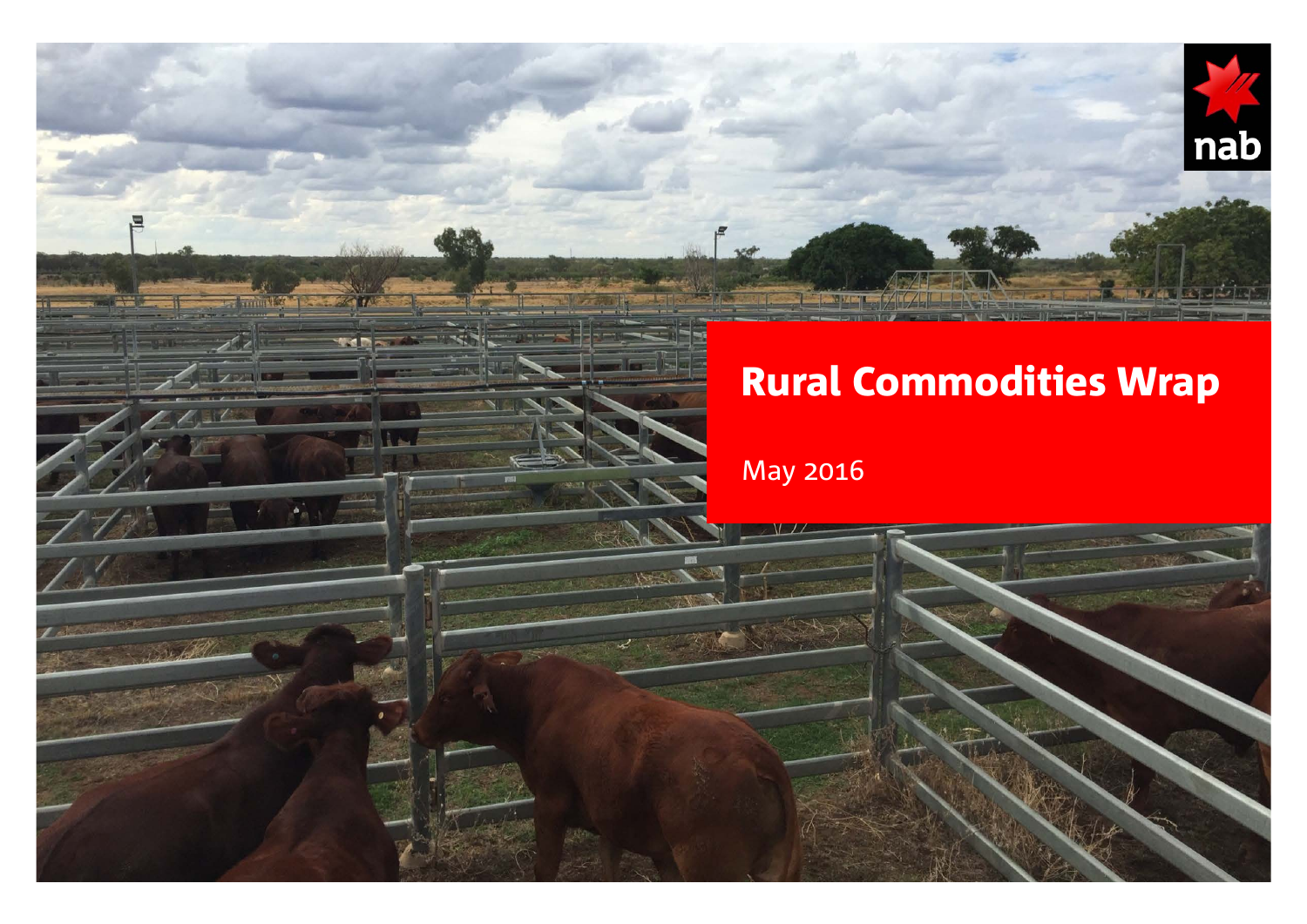## **Contents**

| <b>Rural commodity prices</b> | 3               |
|-------------------------------|-----------------|
| <b>Headline forecasts</b>     | 4               |
| <b>Climatic conditions</b>    | 5               |
| <b>Economic update</b>        | 6               |
| <b>Exchange rates</b>         | 7               |
| <b>Farm input prices</b>      | 8               |
| Wheat                         | 9               |
| Other broadacre crops         | $\overline{1}0$ |
| <b>Beef</b>                   | 11              |
| Lamb, pork and poultry        | 12              |
| Dairy                         | 13              |
| <b>Horticulture</b>           | 14              |
| <b>Fibres</b>                 | 15              |



## **Contacts**

Phin Ziebell **Alan Oster** Khan Horne Economist – Agribusiness Chief Economist Conomist General Manager<br>
+61 (0) 475 940 662 +61 3 8634 2927 NAB Agribusiness  $+61$  (0) 475 940 662  $+61$  3 8634 2927

Head of Australian Economics

Riki Polygenis<br>
Head of Australian Economics<br>
Head of Australian Economics<br>
Head of Australian Economics +61 3 8697 9534 +61 (0) 439 255 981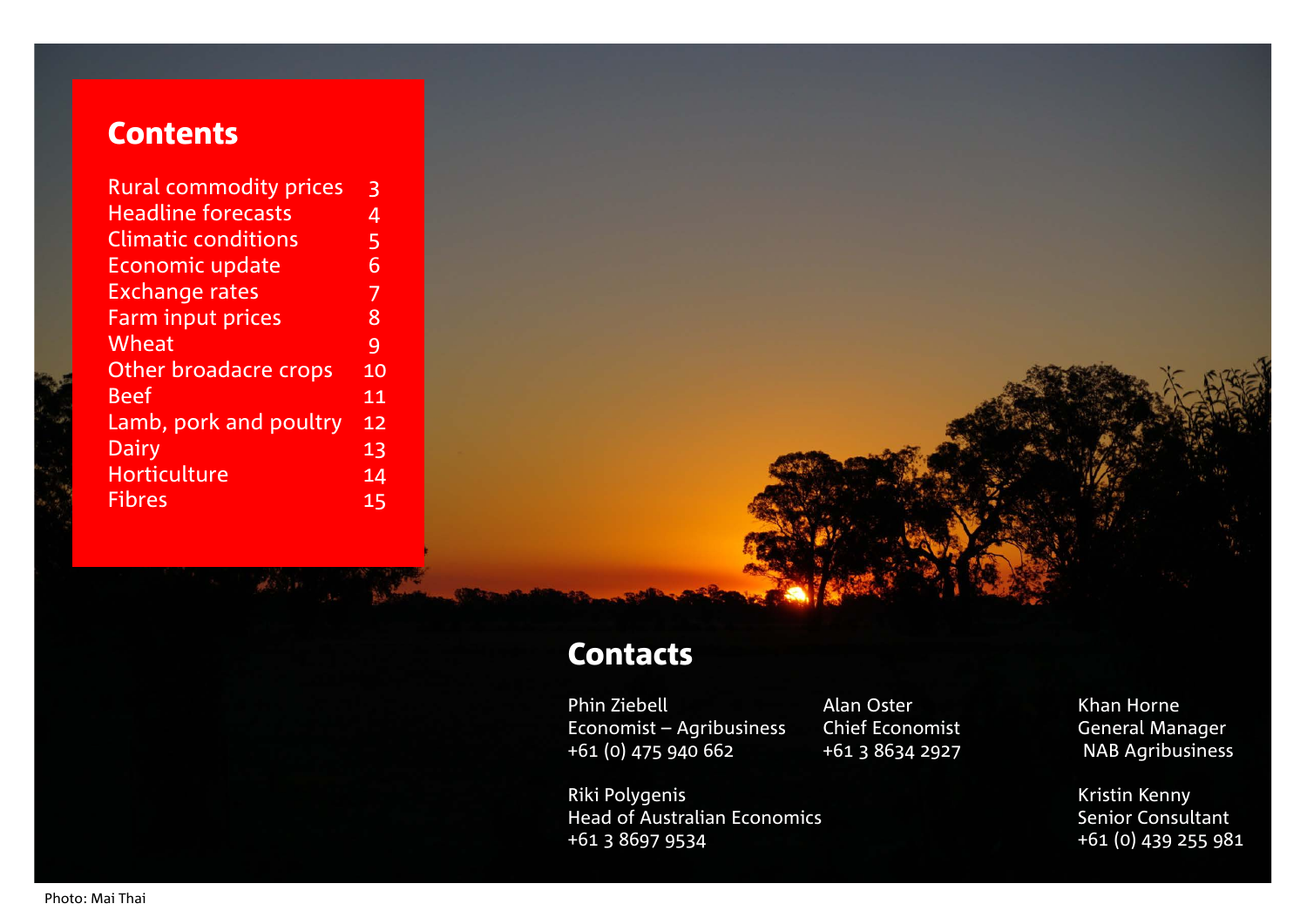## **Recent rural commodity price movements**

## **NAB Rural Commodities Index**

Index value, January 2010 = 100



|                          | February 2016             | <b>March 2016</b>         | <b>April 2016</b>         |
|--------------------------|---------------------------|---------------------------|---------------------------|
| Wheat                    | $\blacktriangledown$ 3.1% | $\blacktriangledown$ 3.1% | $\nabla$ 0.4%             |
| <b>Beef</b>              | $\triangle$ 0.8%          | $\blacktriangledown$ 1.2% | $\blacktriangledown$ 5.5% |
| Dairy                    | $\blacktriangledown$ 9.7% | $\blacktriangledown$ 5.3% | $\nabla$ 0.9%             |
| Lamb                     | $\triangle$ 2.3%          | $\blacktriangledown$ 4.4% | $\blacktriangledown$ 0.6% |
| Wool                     | $\blacktriangledown$ 0.5% | $\blacktriangledown$ 2.8% | $\triangle$ 0.3%          |
| Sugar                    | $\blacktriangledown$ 8.9% | $\triangle$ 10.5%         | $\blacktriangledown$ 5.1% |
| Cotton                   | $\blacktriangledown$ 4.9% | $\blacktriangledown$ 6.3% | $\triangle$ 3.3%          |
| <b>NAB</b><br><b>RCI</b> | $\blacktriangledown$ 1.1% | $\blacktriangledown$ 1.2% | $\blacktriangledown$ 0.7% |

Source: NAB Group Economics, ABARES, Meat and Livestock Australia, Australian Pork, Ausmarket Consultants, Australian Bureau of Statistics, Bloomberg and Profarmer.

Australian agriculture has seen a number of significant developments since the release of the last NAB Rural Commodities Wrap. Winter crops were facing very dry planting conditions on the east coast but good rain has markedly improved sentiment. Improved weather conditions also saw an uptick in cattle restocker demand following a period of slipping prices since March. Meanwhile, dairy farmers have come under considerable pressure as a result of Murray Goulburn and Fonterra's surprise cuts to 2015-16 prices.

Australian agricultural commodity prices declined overall in April, with the NAB Rural Commodities Index off 0.7% in AUD terms (but up 0.4% in USD terms). The Australian Dollar continued to appreciate throughout April, putting pressure on local prices. However, the RBA cash rate cut in May has seen the AUD fall quite rapidly, which is likely to provide a support to Australian prices over the coming months.

NAB's Rural Commodities Index includes 28 commodities (wheat, barley, sorghum, rice, oats, canola, chick peas, field peas, lupins, wool, cotton, sugar, wine grapes, beef, lamb, pork, poultry, dairy, apples, bananas, oranges, mangoes, strawberries, broccoli, carrots, lettuce, potatoes and tomatoes). The index is weighted annually according to the gross value of production of each industry in Australia.

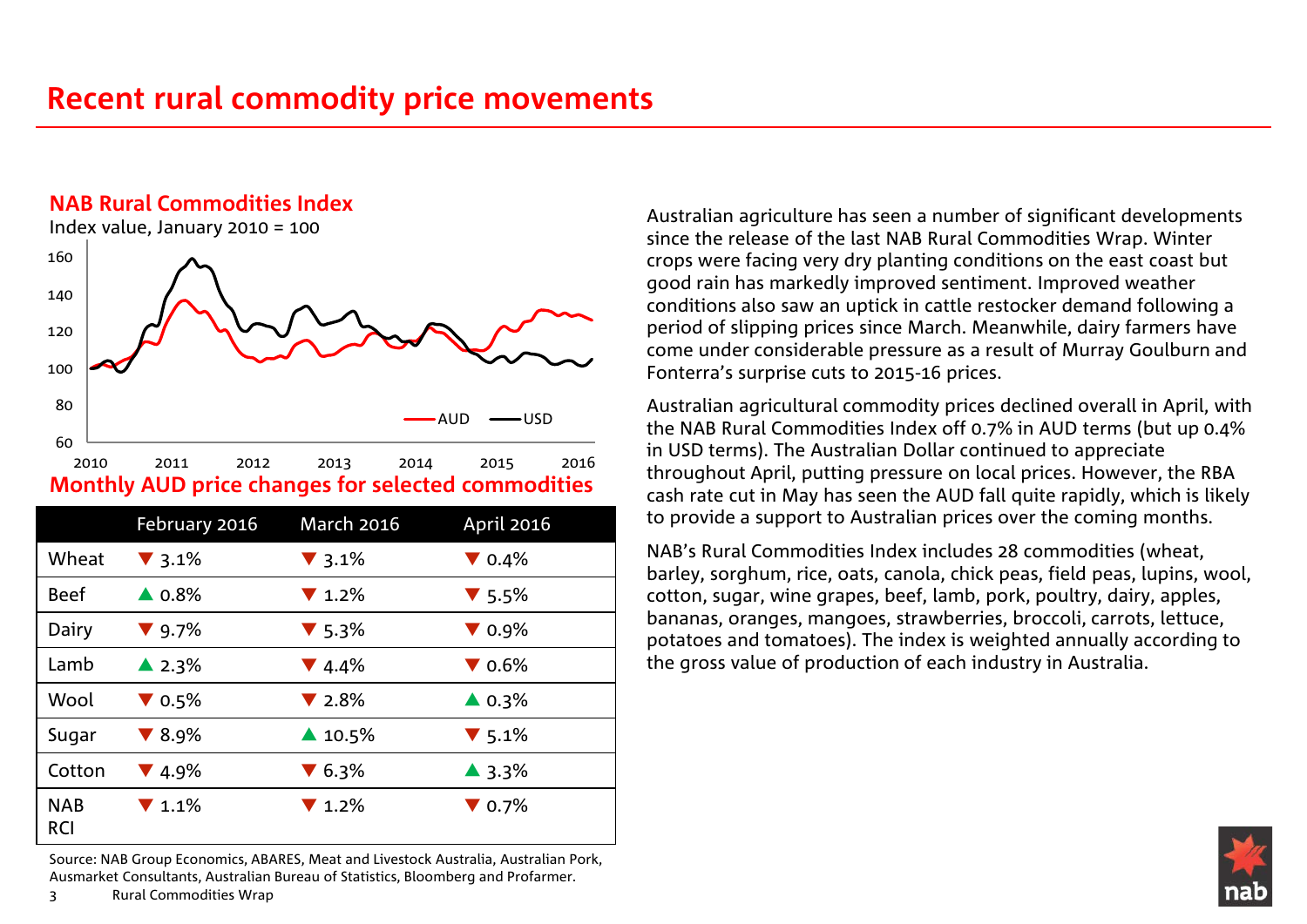Our expectations for prices in the coming year are underpinned by our forecasts for a generally lower AUD, tracking in the high 60s range in late 2016 and 2017. This is likely to support local prices somewhat through challenging international conditions.

Cattle prices are likely to come under some pressure in 2017 in response to higher US supply and improved South American access, while dairy is likely to continue to feel the pressure on farmgate milk prices. We expect global wheat prices global wheat prices to remain subdued due to ample global supply.

**Production, price and export forecasts (AUD)**

Our outlook for agricultural production is, as always, dependent on on prevailing weather conditions. The Bureau of Meteorology forecasts an around 50% chance of La Niña developing in the coming months, which is associated with higher rainfall in eastern Australia. Recent rainfall has come at an ideal time for wheat and barley and could see strong yields if followed up with good winter conditions.

The table below outlines our latest outlook for production, prices and the value of exports. These estimates are contingent on estimates for production and export volumes, prevailing global prices and NAB's foreign exchange outlook. We will provide updates to these forecasts periodically throughout the year.

|                 | Production change         |                           | Price change              |                           | Export value change        |                            |
|-----------------|---------------------------|---------------------------|---------------------------|---------------------------|----------------------------|----------------------------|
|                 | 2015-16                   | 2016-17                   | 2015-16                   | 2016-17                   | 2015-16                    | 2016-17                    |
| Wheat           | $\triangle$ 5.0%          | $\blacktriangle$ 1.2%     | $\blacktriangledown$ 3.2% | $\triangle$ 5.1%          | $\blacktriangledown$ 1.1%  | $\triangle$ 2.2%           |
| <b>Beef</b>     | $\blacktriangledown$ 9.1% | $\blacktriangledown$ 6.6% | $\triangle$ 43.3%         | $\blacktriangledown$ 4.6% | $\triangle$ 3.7%           | $\blacktriangledown$ 13.1% |
| Dairy           | $\blacktriangledown$ 1.0% | $\triangle$ 2.0%          | $\blacktriangledown$ 6.2% | $\triangle$ 3.1%          | $\blacktriangledown$ 7.2%  | $\triangle$ 5.1%           |
| Lamb and mutton | $\blacktriangledown$ 7.5% | $\blacktriangledown$ 6.1% | $\triangle$ 4.2%          | $\triangle$ 0.6%          | $\blacktriangledown$ 7.4%  | $\blacktriangledown 8.5\%$ |
| Wool            | $\blacktriangledown$ 7.0% | $\blacktriangle$ 1.5%     | $\triangle$ 14.0%         | $\triangle$ 7.2%          | $\triangle$ 9.0%           | $\triangle$ 8.3%           |
| Sugar           | $\triangle$ 5.0%          | $\triangle$ 5.9%          | $\triangle$ 9.2%          | $\triangle$ 18.6%         | $\triangle$ 14.3%          | $\triangle$ 23.5%          |
| Cotton          | $\triangle$ 5.7%          | $\triangle$ 49.5%         | $\triangle$ 8.9%          | $\blacktriangle$ 1.6%     | $\blacktriangledown$ 18.6% | $\triangle$ 24.7%          |

Source: NAB Group Economics, ABARES, Meat and Livestock Australia, Australian Bureau of Statistics, Bloomberg and Profarmer.

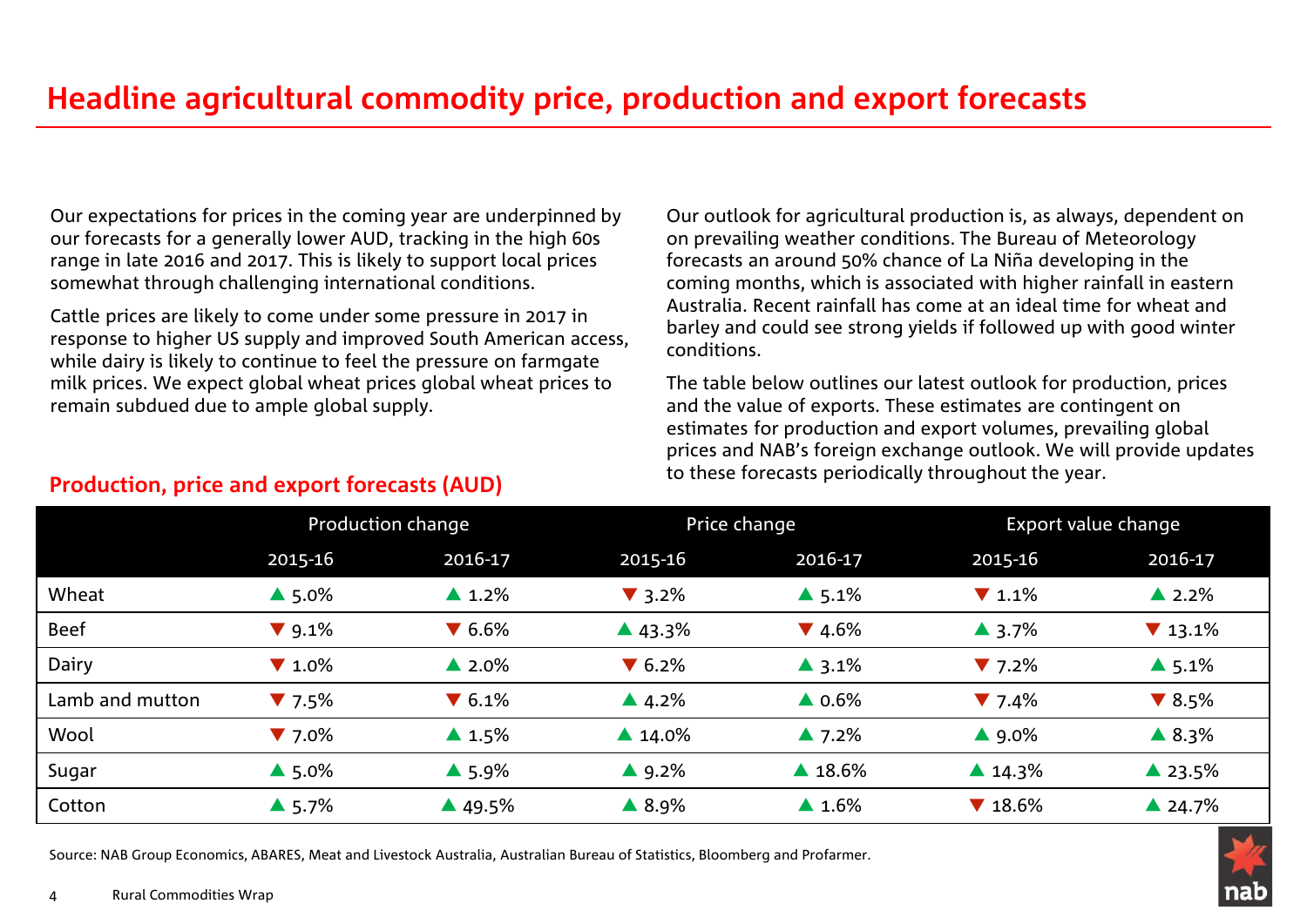## **Climate outlook**

## **Vegetation greenness anomaly** Six months to 30 April 2016 (NDVI)



**Three month rainfall outlook** May to July 2016



ainfall (%)

Chance of exceeding median

70 65

60

55

50

45

40

35

30<br>25

20

Source: Bureau of Meteorology

## **Australian rainfall deciles** 12 months to 30 April 2016



**BoM POAMA El Niño outlook model** Monthly mean NINO34



Eastern Australia saw a generally very dry February , March and April, while the Western Australian wheatbelt enjoyed arguably the best start to the wheat season in living memory. In May, many parts of Eastern Australia enjoyed good planting rain, lifting optimism around wheat yields this season.

The Bureau of Meteorology (BoM) three month rainfall outlook to July forecasts generally above average to well above average rainfall over the coming months, although parts of Tasmania could see below average falls.

The latest El Niño outlook modelling from the BoM shows sea surface temperatures dropping to La Niña levels in winter and remaining there until 2017. Currently, The BoM ENSO Wrap-Up is on La Niña watch, placing the odds of La Niña developing at around 50%.

La Niña is generally associated with above average rainfall in eastern and northern Australia, and conversely with drought on the other side of the Pacific Ocean. The 2010-12 La Niña event was associated with a significant increase in the NAB Rural Commodities Index in 2011 and a repeat of the event could see some supply pressures in the Americas.

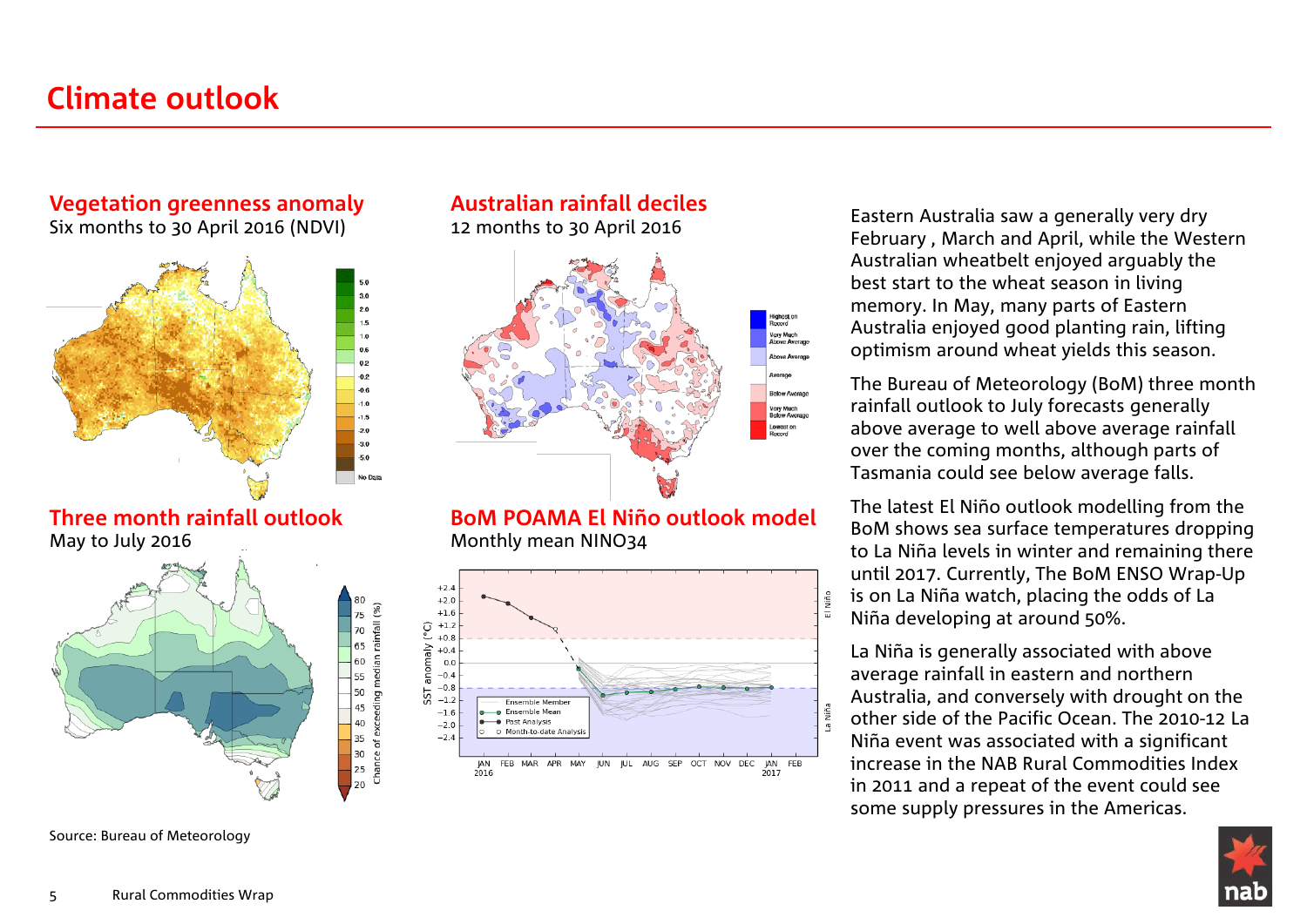## **NAB Australian economic forecasts**

Per cent change calendar year on year

|                              | 2015<br>$-16$ | 2016 | $2017 -$<br>18 |
|------------------------------|---------------|------|----------------|
| <b>Real GDP</b>              | 2.8           | 2.8  | 2.9            |
| Private consumption          | 3.0           | 2.5  | 2.7            |
| Unemployment rate (year end) | 5.8           | 5.6  | 5.6            |
| Consumer Price Index (core)  | 1.6           | 2.0  | 1.9            |
| RBA cash rate (year end)     | 1.75          | 1.75 | 2.0            |

### **NAB global economic forecasts** Per cent change calendar year on year

|                           | 2016 | 2017 | 2018 |
|---------------------------|------|------|------|
| <b>United States</b>      | 1.8  | 2.1  | 1.9  |
| Euro-zone                 | 1.5  | 1.5  | 1.6  |
| Japan                     | 0.4  | 0.7  | 0.5  |
| China                     | 6.7  | 6.5  | 6.3  |
| India                     | 7.6  | 7.4  | 7.7  |
| <b>Emerging East Asia</b> | 3.5  | 3.6  | 3.4  |
| World GDP                 | 2.8  | 3.2  | 3.2  |

Source: NAB Group Economics

### For more detail, see our [2016-17 Budget Commentary](http://business.nab.com.au/wp-content/uploads/2016/05/NAB-Budget-Commentary-2016-17.pdf)

While the level of concern about the immediate global outlook has receded since the early months of the year, ongoing sluggish growth perpetuates the risks still hanging over the world economy. Business surveys for the advanced economies show at best modest growth in the industrial sector continuing through to April but services have fared better. Growth in the emerging economies has been easing with Chinese growth gradually slowing, Brazil in recession and sluggish growth across much of East Asia. In contrast, India has been the standout growth performer.

We envisage that the Australian economy will gradually transition towards non-mining sources of growth against a challenging economic backdrop. While low interest rates and a more competitive currency are assisting, and LNG exports will support real GDP, a weak global economy and low commodity prices will continue to weigh on national income, corporate profits and government revenue. A subdued outlook for domestic demand is expected, with moderate consumption growth (but reliant on lower savings rate), sharp falls in mining investment but weak non-mining investment outlook, and support (albeit dwindling) from dwelling investment.

We expect that employment growth will be strong enough to see further downward pressure on the unemployment rate in the nearterm (to around 5½%), before stabilising. However, household income will remain weak, presenting a challenge to government revenue and consumer spending.

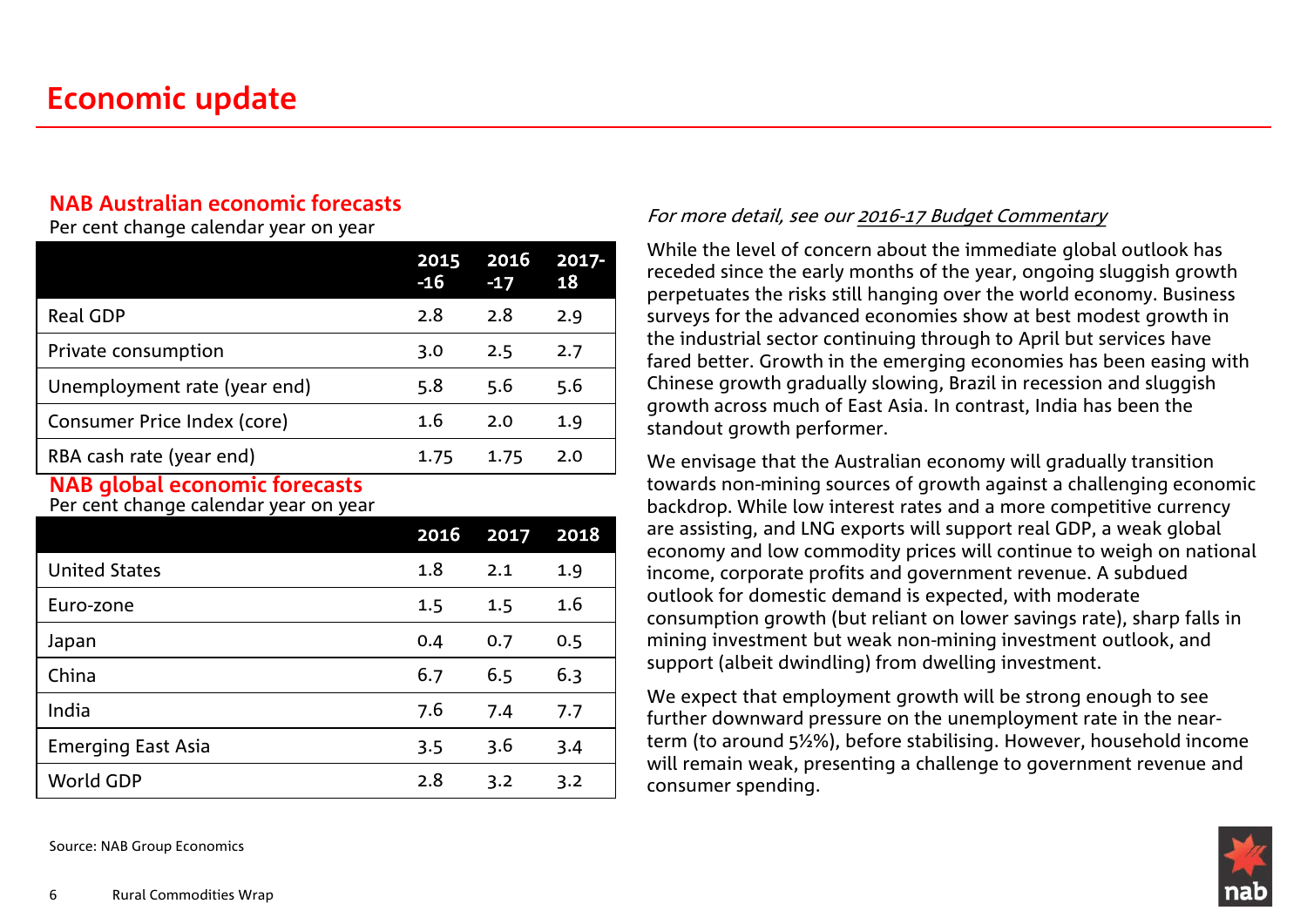## **Exchange rates and interest rates**

### **Monthly exchange rate movements**



### **NAB FX strategy targets**

Australia's very low inflation in Q1 2016 was the primary reason the RBA cut rates to 1.75% this month. The response in the currency was swift – the AUD, which had been trading above 78 US cents, dropped rapidly and is now trading below 73 US cents.

This further increases our confidence in AUD returning to below 70 US cents later this year and remaining in the high 60s throughout 2017. We do not expect a sustained return above 70 US cents until mid-2018.

These forecasts depend on a stronger USD associated with the US Federal Reserve lifting rates twice this year. We do not expect the conditions for an RBA rate rise to be met before 2018.

|         | 2016Q2 | 2016Q3 | 2016Q4 | 2017Q1 | 2017Q2 | 2017Q3 | 2017Q4 | 2018Q1 |
|---------|--------|--------|--------|--------|--------|--------|--------|--------|
| AUD/USD | 0.73   | 0.71   | 0.69   | 0.69   | 0.68   | 0.67   | 0.68   | 0.69   |
| NZD/USD | 0.67   | 0.65   | 0.63   | 0.62   | 0.62   | 0.62   | 0.64   | 0.65   |
| USD/JPY | 109    | 110    | 111    | 111    | 112    | 113    | 112    | 112    |
| EUR/USD | 1.14   | 1.12   | 1.11   | 1.10   | 1.10   | 1.10   | 1.10   | 1.12   |
| USD/CNY | 6.55   | 6.60   | 6.65   | 6.60   | 6.55   | 6.55   | 6.50   | 6.50   |

Source: NAB

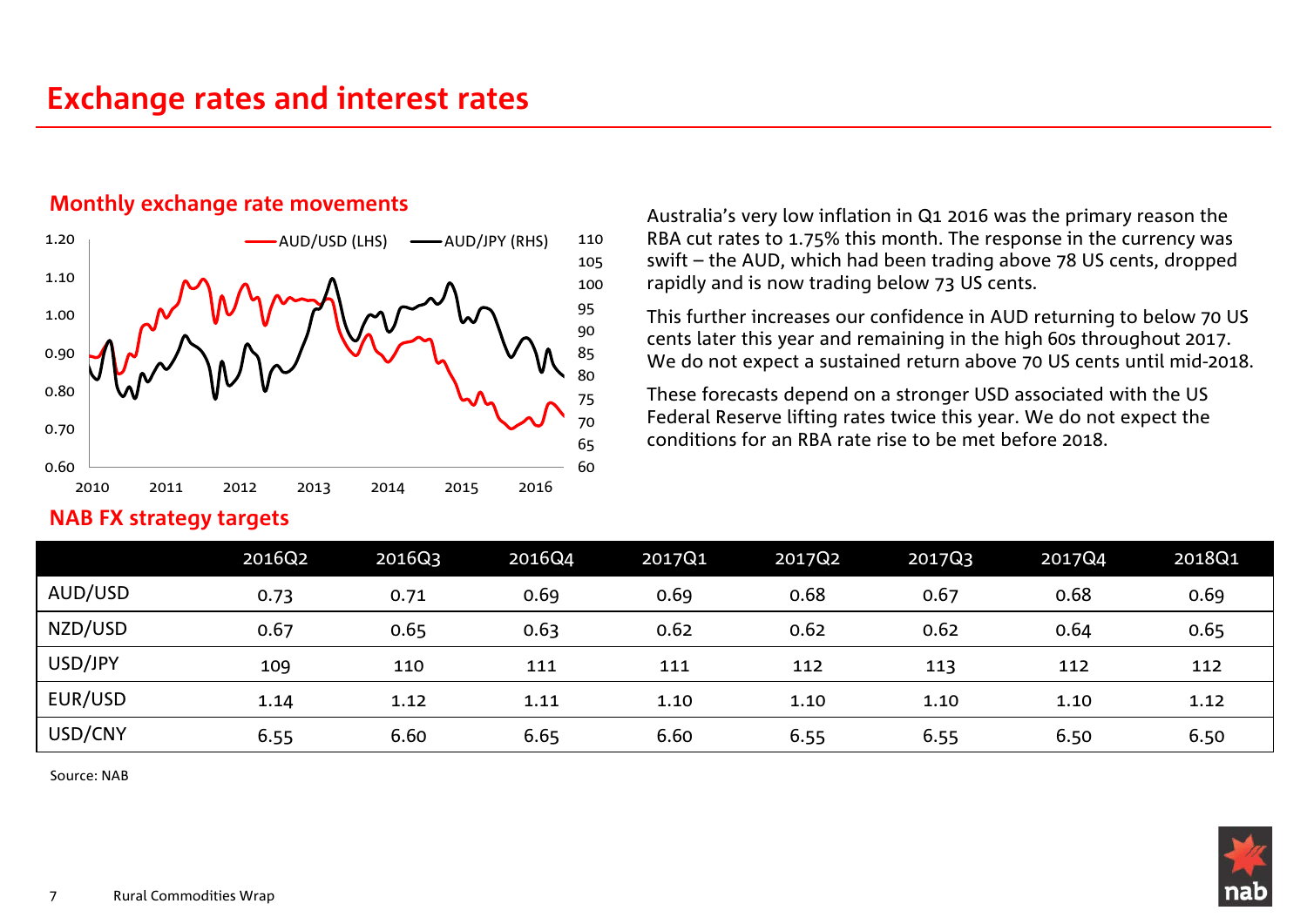



### **National average fuel prices**



**NAB weighted feed grain price Index** AUD/tonne



Source: Bloomberg, Australian Institute of Petroleum, Profarmer and NAB Group Economics

Global fertiliser prices have continued to trend lower this year. Overall, the NAB Fertiliser Index was 2.3% lower in (AUD) in April on lower urea and DAP prices. The index is comprised of natural gas, urea and DAP.

National average petrol prices were somewhat higher in April, with petrol up 2.8% and diesel almost steady at +0.2%.

Weighted feed grain prices were again lower in April, down 2.1%. While major feed grains have continue to trade at subdued prices on global markets, a renewed trend in the AUD may see some price upside later this year.

NAB's weighted feed grain price indicator includes feed wheat, barley, oats and sorghum. Three quarters of the indicator is made up of feed wheat and barley.

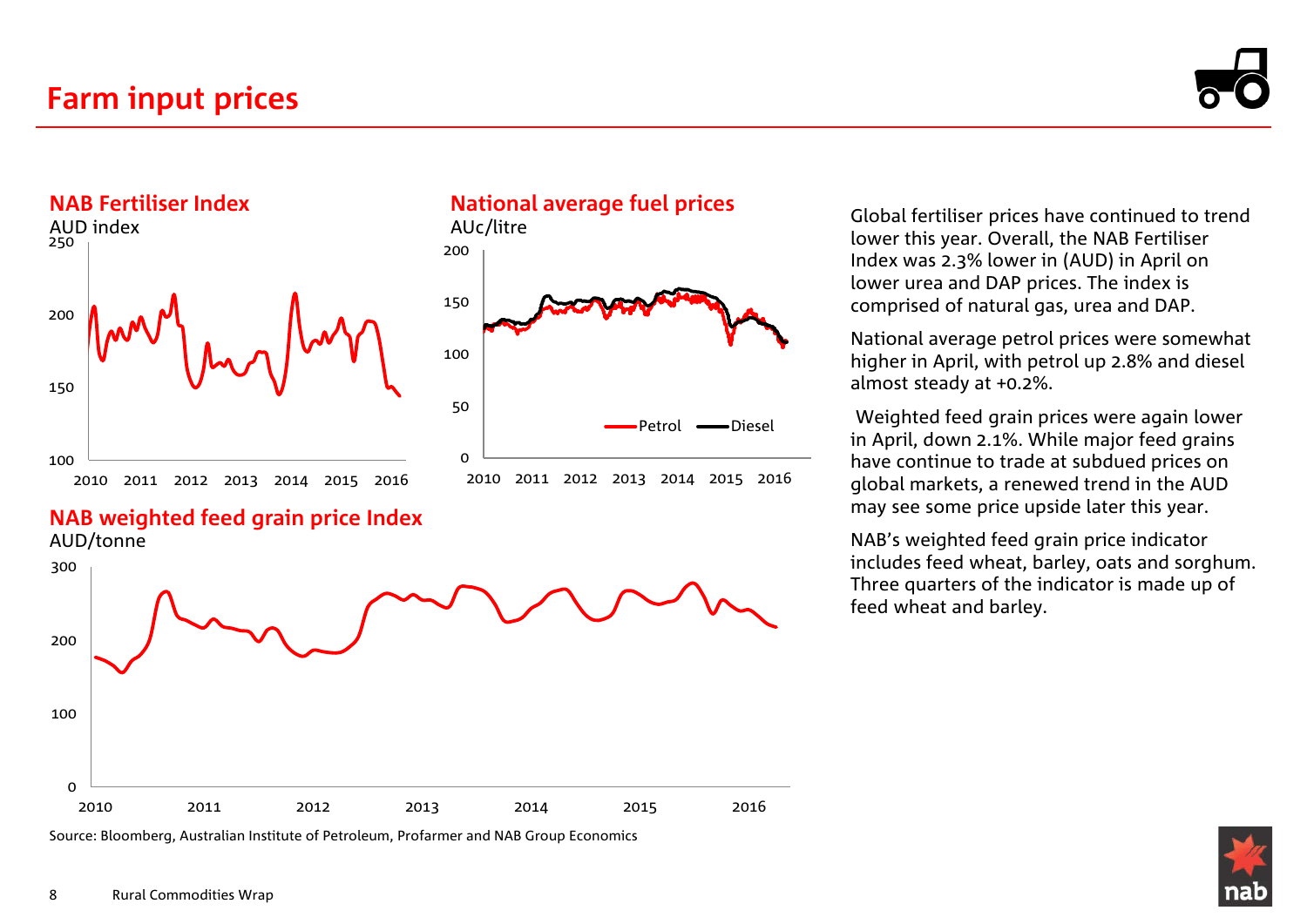## **Wheat**





### **USDA forecast world wheat supply** Million tonnes



### **CBOT Hard Red Winter wheat**



### **Australian wheat production** Million tonnes



Source: Bloomberg, Profarmer, USDA, Australian Bureau of Statistics, ABARES and NAB Group Economics

### **Prices**

Global wheat prices remain muted in response to very strong global wheat supply. For 2016, we do not see a significant upside for wheat prices in USD terms noting that the USDA continues to forecast record supply.

However, AUD priced wheat remained in a much narrower band since 2012 as the depreciation of the AUD supported prices. The appreciation of the AUD in early 2016 put some pressure on local prices, but renewed AUD depreciation since early May presents an upside domestically. Generic 1st Eastern Australian milling wheat was down 0.4% (AUD) in March.

### **Production**

2016-17 began very nervously in Eastern Australia amid a generally very dry February , March and April. Recent rains across much of Eastern Australia have boosted sentiment greatly, with generally favourable planting conditions. Meanwhile, the Western Australian wheatbelt is enjoying arguably the best start to the wheat season in living memory. Pre-season rainfall created ideal soil moisture conditions for planting across much of the wheatbelt. If Australia sees good rain over winter, yields should be above average.

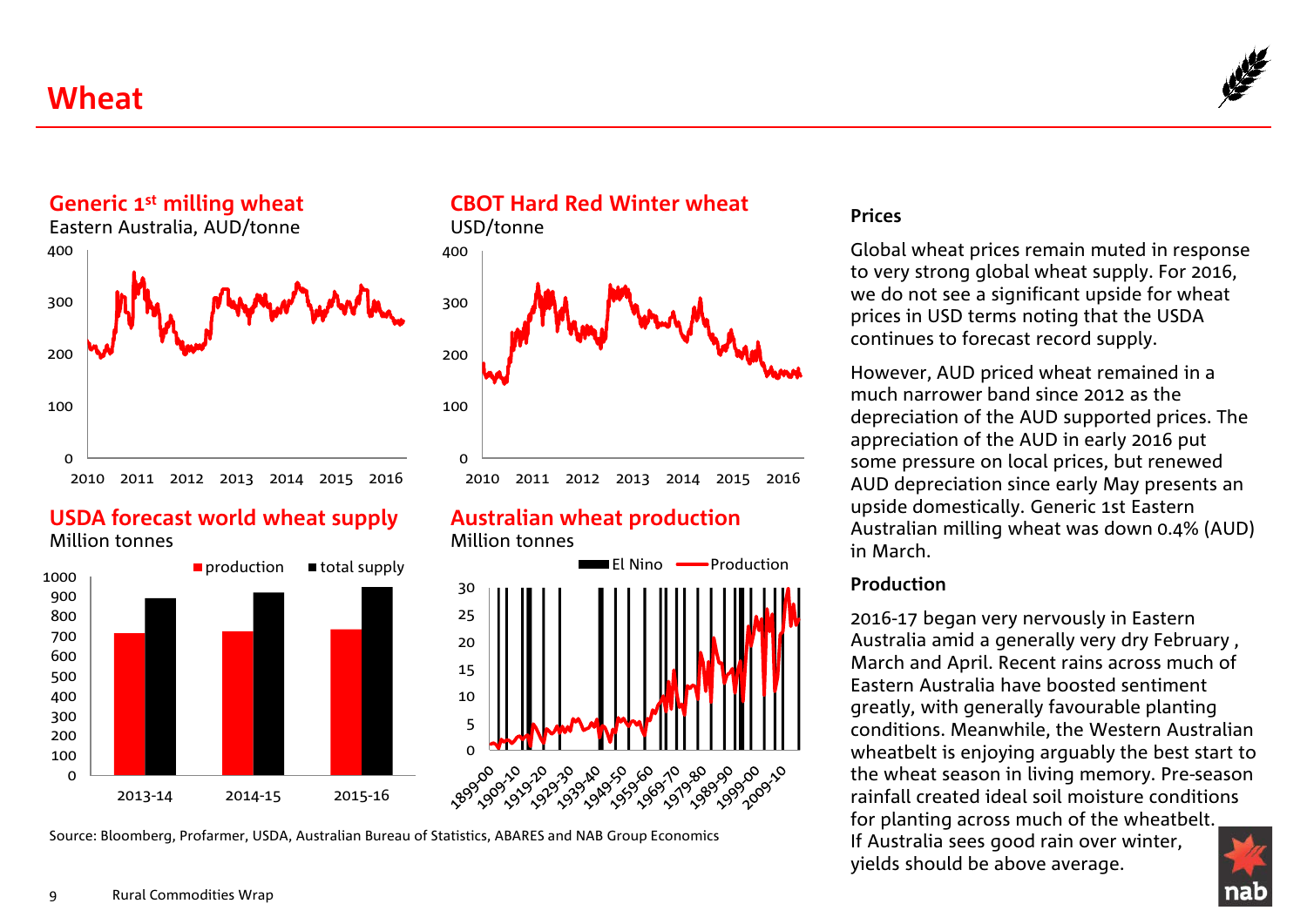## **Other broadacre crops**







AUD/tonne



**Canola, Newcastle NSW**

AUD/tonne



**ICE no.11 sugar**



AUD coarse grain prices have mostly followed wheat lower this year, reflecting favourable supply and a higher AUD since January. Sorghum (Newcastle) was down 3.6% in April while barley (feed, generic) was off 3.1%. Rice fell 3.2% in April but has rallied in May. Meanwhile oats were 5.6% lower.

Domestic canola was up 2.1% in AUD terms in April.

Chick peas' stellar run, which saw prices surge from less than AUD500/tonne at the end of 2014 to over AUD1,200/tonne this year, continues seemingly unabated amid continued difficult growing conditions in India. Chick pea prices rose 8.8% in April. As a result, chick pea plantings, especially in Queensland, have jumped substantially this season.

Global sugar prices fell in January and February before rebounding in March then falling in April (ICE no.11 sugar was off 5.1% (AUD) in April). While prices have been volatile, the general trend has been upward amid improving global demand, although strong supply from Brazil remains a risk.

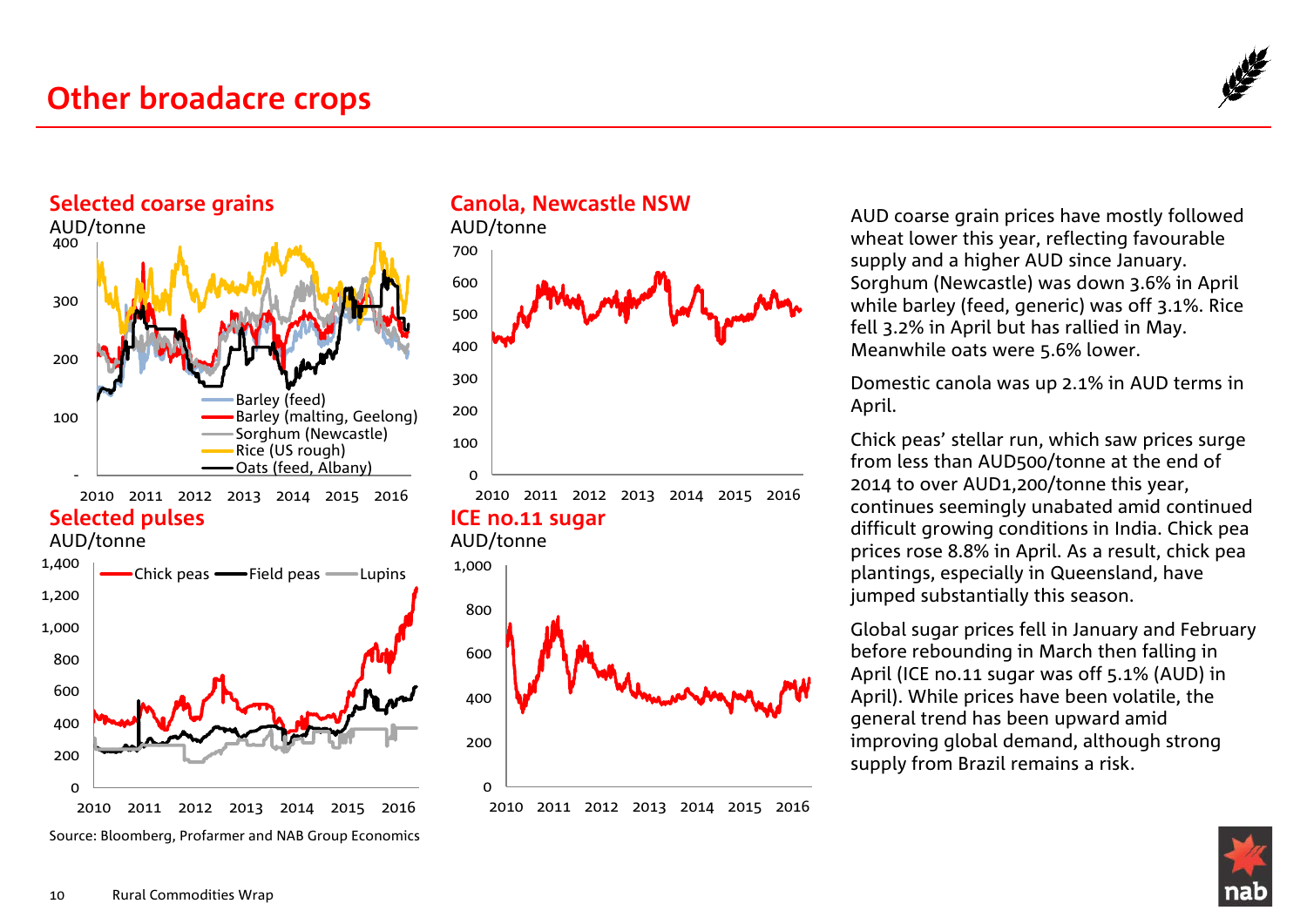**Beef**





**Eastern Young Cattle Indicator**

## **Monthly Australian beef exports**

**Tonnes** 



**Monthly cattle slaughter**

Head, Australia



Australian cattle prices have enjoyed an exceedingly favourable set of circumstances since early 2015. Prices almost doubled amid a falling AUD and strong US demand.

However, we now see cattle prices as having peaked. The US market is now enjoying increased domestic supply with the drought well and truly over outside the west coast and feed grains generally inexpensive (except soy meal more recently). As a result, the key US 90cl beef export benchmark has retreated from its highs of September last year and while we forecast AUD to fall into the high 60s later this year, the majority of the currency adjustment has already occurred.

We expect saleyard prices to remain high this year reflecting domestic restocker interest as producers look to restock following destocking due to drought and to capitalise on high cattle prices. The impact of recent rains on the Eastern Young Cattle Indicator underscore the importance of a favourable season for restocking and prices.

Export prices are likely to remain under pressure given growing US beef supply and increasing competiveness from South America.

Overall, low export prices represent a downside risk to saleyard prices, which are supported primarily by restocker interest at present.

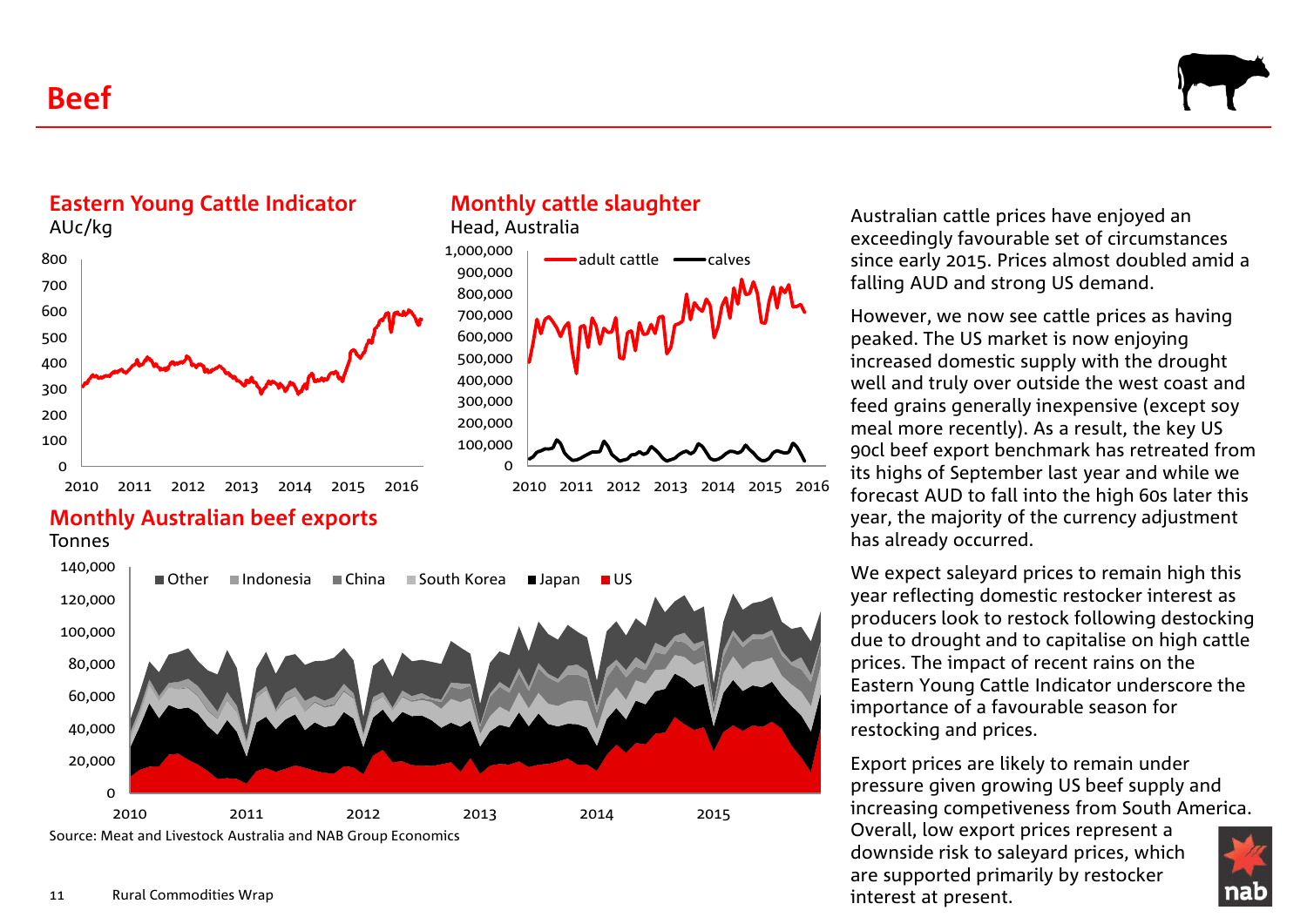



Source: Meat and Livestock Australia, Australian Pork, Australian Bureau of Statistics and NAB Group Economics

Our forecasts for lamb reflect moderately higher prices this year. Indeed, the Eastern States Trade Lamb Indicator has been trending upwards since 2013, albeit with strong seasonal variation reflecting the usual spring lamb flush.

Production and exports have been elevated amid dry conditions over the past two years, but these levels were not sustainable and we see lamb and mutton production falling 7.5% in 2015-16 and 6.1% in 2016-17.

Overall we forecast the value of exports to fall 7.4% in 2015-16 and a further 8.5% in 2016-17 amid lower export volumes.

Australian wholesale pork prices (measured as an average of buyer and seller prices for eastern seaboard 60.1-75kg animals) fell slightly in April, down 0.5% to 387.3AUc/kg. While the industry generally sees relatively little volatility in prices, the sustained upward trend since mid-2015 has come under some pressure recently, confirmed by partial results for May.

While we do not collect wholesale poultry price data, retail prices have remained reasonably stable since late 2012. However, national retail prices rose 1.0% in the March quarter 2016.

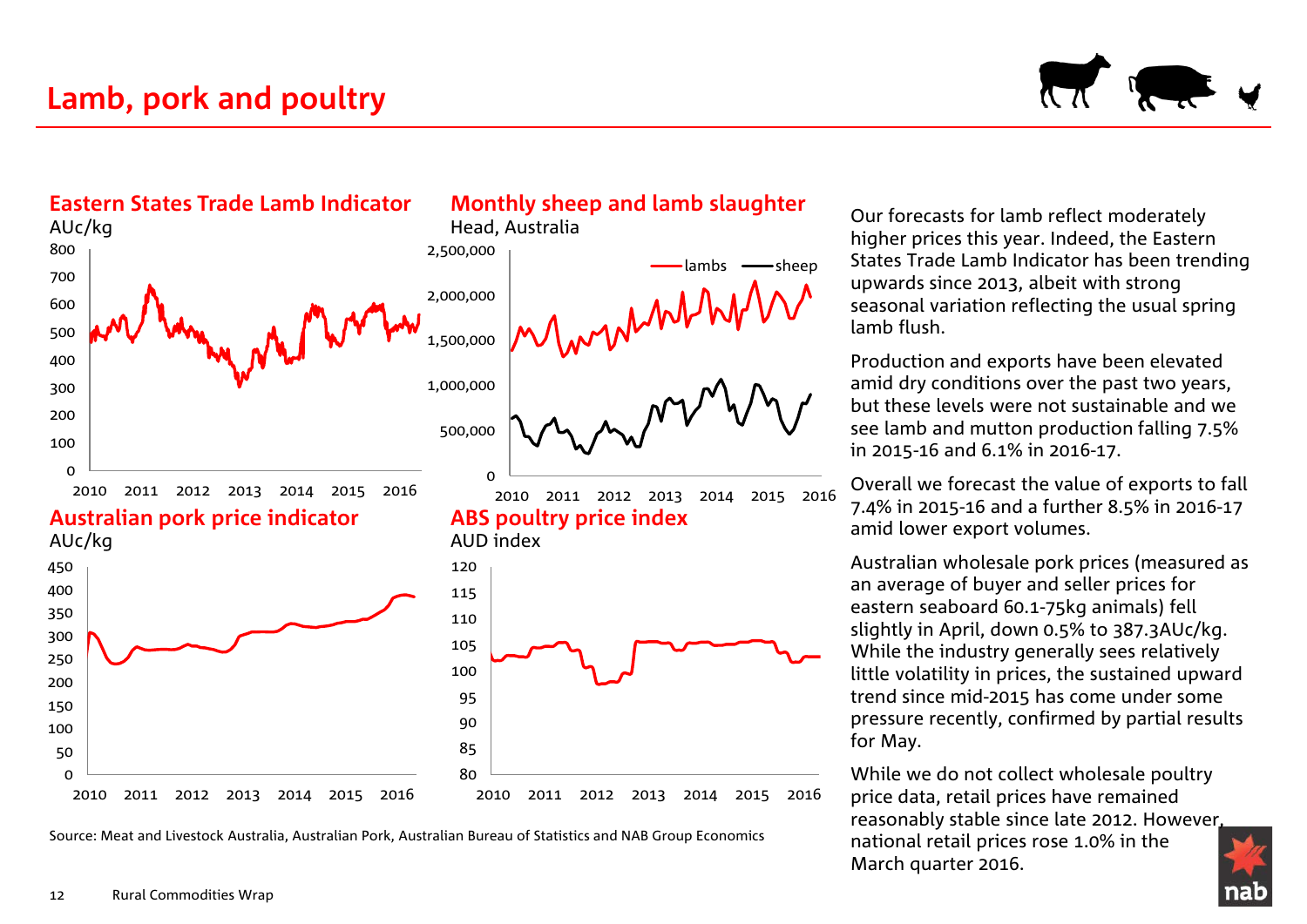**Dairy**



### **NAB weighted dairy export price indicator and farmgate price**

\$/tonne (export price, LHS), AUD/kg milk solids (farm gate price RHS)



Australian dairy producers have faced two major shocks since April, as Murray Goulburn and Fonterra substantially downgraded their 2015-16 farmgate prices. Up until April, these processors had expected a final milk price around \$5.60/kg milk solids for 2015-16, but Murray Goulburn now expects to pay \$4.75-5.00 for the season and Fonterra \$5.00. These price changes will apply retrospectively for the 2015-16 season.

The underlying cause of these lower returns at farm gate is the decline in international dairy prices since 2014. The chart to the left shows NAB's weighted dairy export price indicator and Murray Goulburn's farm gate milk price since 2008. Export prices declined significantly from their February 2014 high of AUD5,436/tonne to around AUD2,937/tonne in April 2016. The depreciation of the AUD has provided a buffer against more precipitous declines, but AUD export returns remain well below their peak.

The price fall reflects a number of factors, notably lower Chinese milk powder demand, the removal of EU dairy quotas, the ongoing impact of the Russian dairy embargo and buoyant US domestic supply. We do not expect a substantial increase in Chinese demand in the coming year and as a result expect international prices to remain low for the foreseeable future. However, the low prices may see lower European supply, limiting further downside pressure. The lower AUD should boost Australian export prices in AUD terms, as shown to the left. At this stage, it is not clear at what level we will see opening farmgate prices for the 2016-17 season.

Source: Australian Bureau of Statistics, Global Dairy Trade, Dairy Australia, Fonterra, Murray Goulburn and NAB Group Economics Note: chart shows Murray Goulburn farmgate prices (upper range for revised 2015-16 price) except 2008-09 which shows Dairy Australia's reported Victorian average value

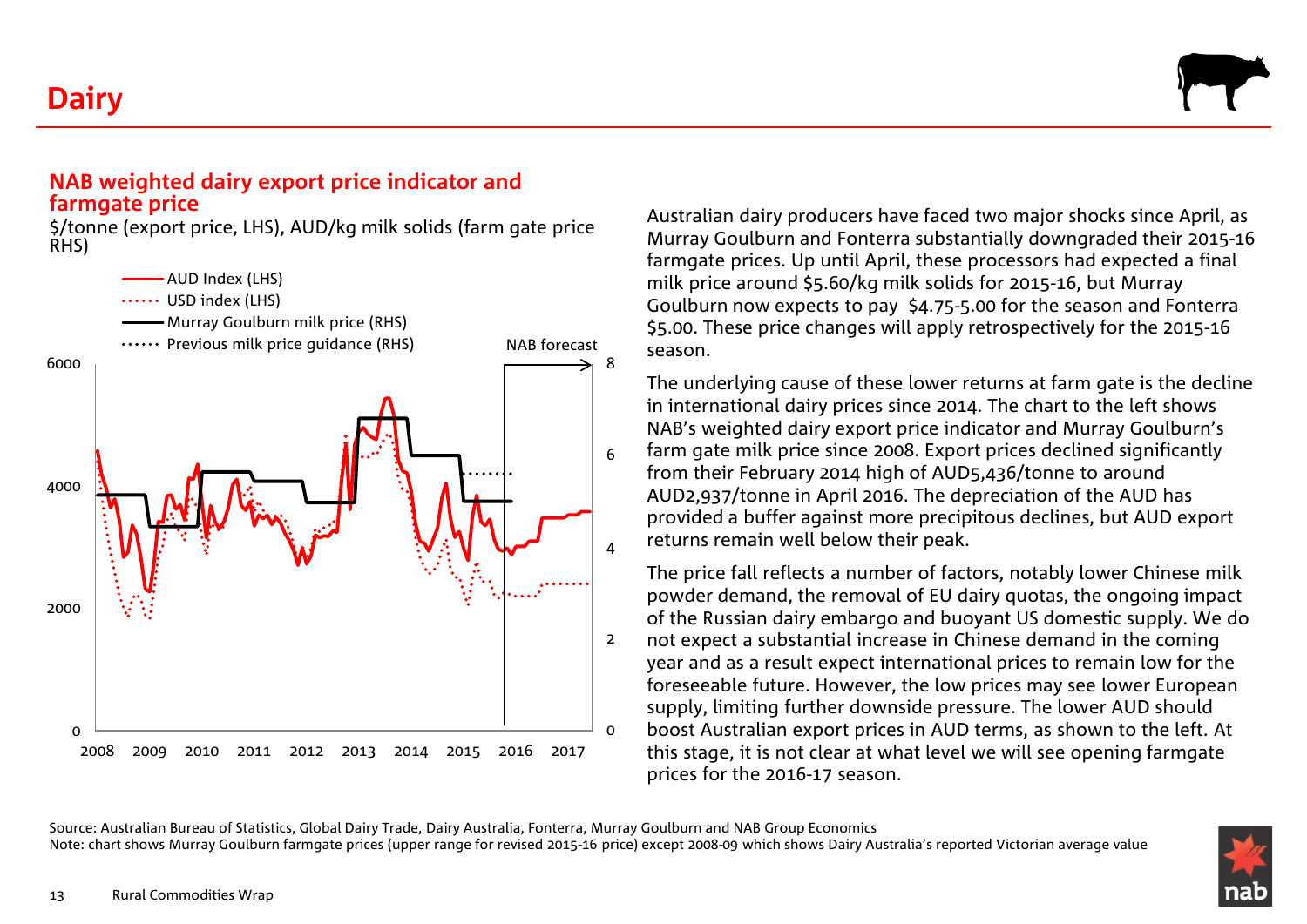

## **Wholesale fruit prices**



Source: Ausmarket Consultants, Wine Australia and NAB Group Economics

## **Wholesale vegetable prices**

AUD index, Sydney and Melbourne



We produce wholesale price indices for fruit and vegetables, based on data from the Melbourne and Sydney wholesale markets.

Wholesale fruit and vegetable prices have been characteristically volatile of late, reflecting their highly seasonal nature. Fruit prices rebounded 22.8% in April to an index value of 121.9 (January 2010 =100). Vegetables were up a more subdued 2.7% in February before surging 12.1% in March to an index value of 116.5 (January 2010 =100).

Wine Australia's 2015 Price Dispersion Report, released in July 2015, shows a rebound in prices for several more expensive varieties. Grenache, Pinot Noir and Riesling all gained (36%, 13% and 24% respectively). However, lower priced varieties such as Chardonnay, Semillon and Merlot fared generally worse.

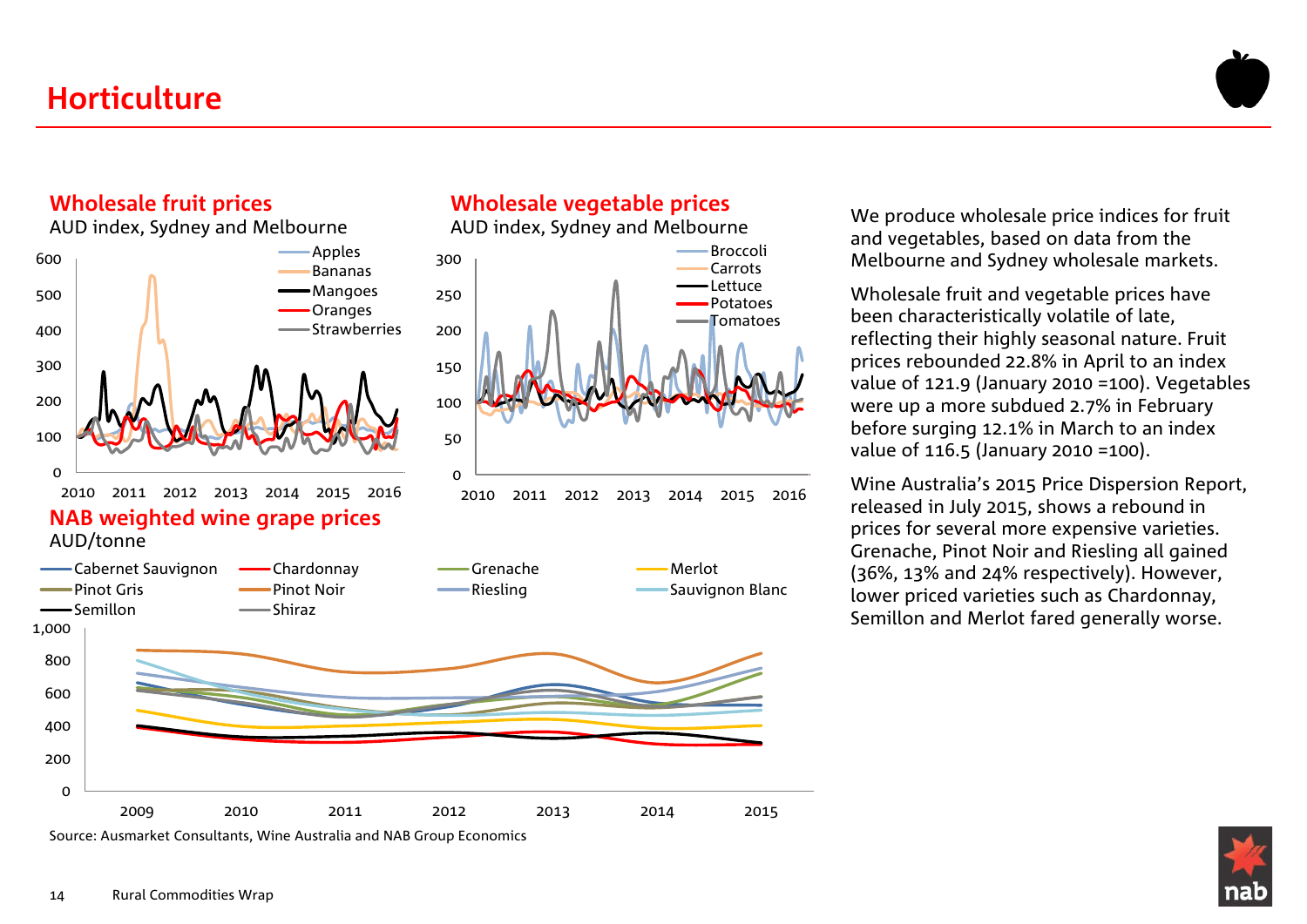## **Fibres**





**Cotlook A index**



After several years of unfavourable prices, wool producers have enjoyed a run-up in the Eastern Market Indicator since the second quarter of 2015. While the AUD strength earlier this year limited price upside (wool is quite sensitive to movements in the dollar) the recent fall in the exchange rate points to an upside for price. Overall, we forecast that prices will increase 14.0% in 2015-16 and 7.2% in 2016-17.

The higher prices are forecast to offset lower production in 2015-16 and spur an increase in production in 2016-17. We forecast the value of Australian wool exports to increase 9.0% in 2015-16 and 8.3% 2016-17.

Global cotton prices recovered somewhat in April after falls earlier this year in AUD terms. Cotlook A was up 3.3% (AUD) in April.

Source: Bloomberg and NAB Group Economics